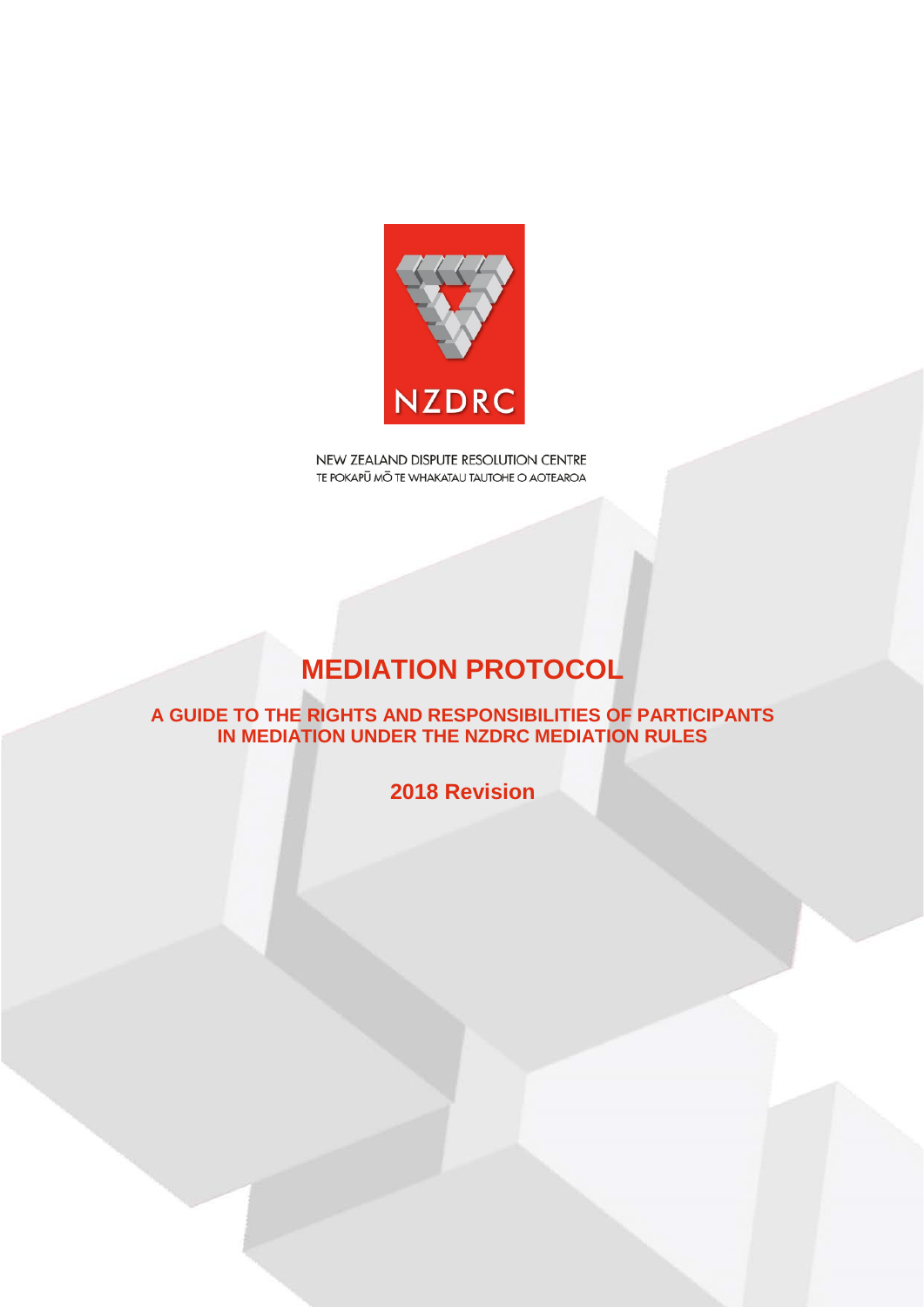National Office Ground Floor, 9 Anzac Street Takapuna 0622

> PO Box 33297 Takapuna 0740 New Zealand

**[registrar@nzdrc.co.nz](mailto:registrar@nzdrc.co.nz)**

[nzdrc.co.nz](http://www.nzdrc.co.nz/)

All Rights Reserved

© New Zealand Dispute Resolution Centre 2018

Material protected by this copyright notice may be reproduced and used by parties, or intending parties to mediation administered by NZDRC, without formal permission or charge, provided that the material is reproduced accurately using the most up to date version, the material is not used in a manner that is misleading or deceptive, and the source and copyright of the material is acknowledged. Otherwise, no part of the material protected by this copyright notice may be copied, reproduced, utilised, adapted, distributed, republished, downloaded, modified, displayed, posted, stored in a retrieval system, printed, or transmitted in any form or by any means, including but not limited to electronic, mechanical, photocopying or otherwise, on-sold, commercialised, or used to create derivative works without NZDRC's express and prior written permission.

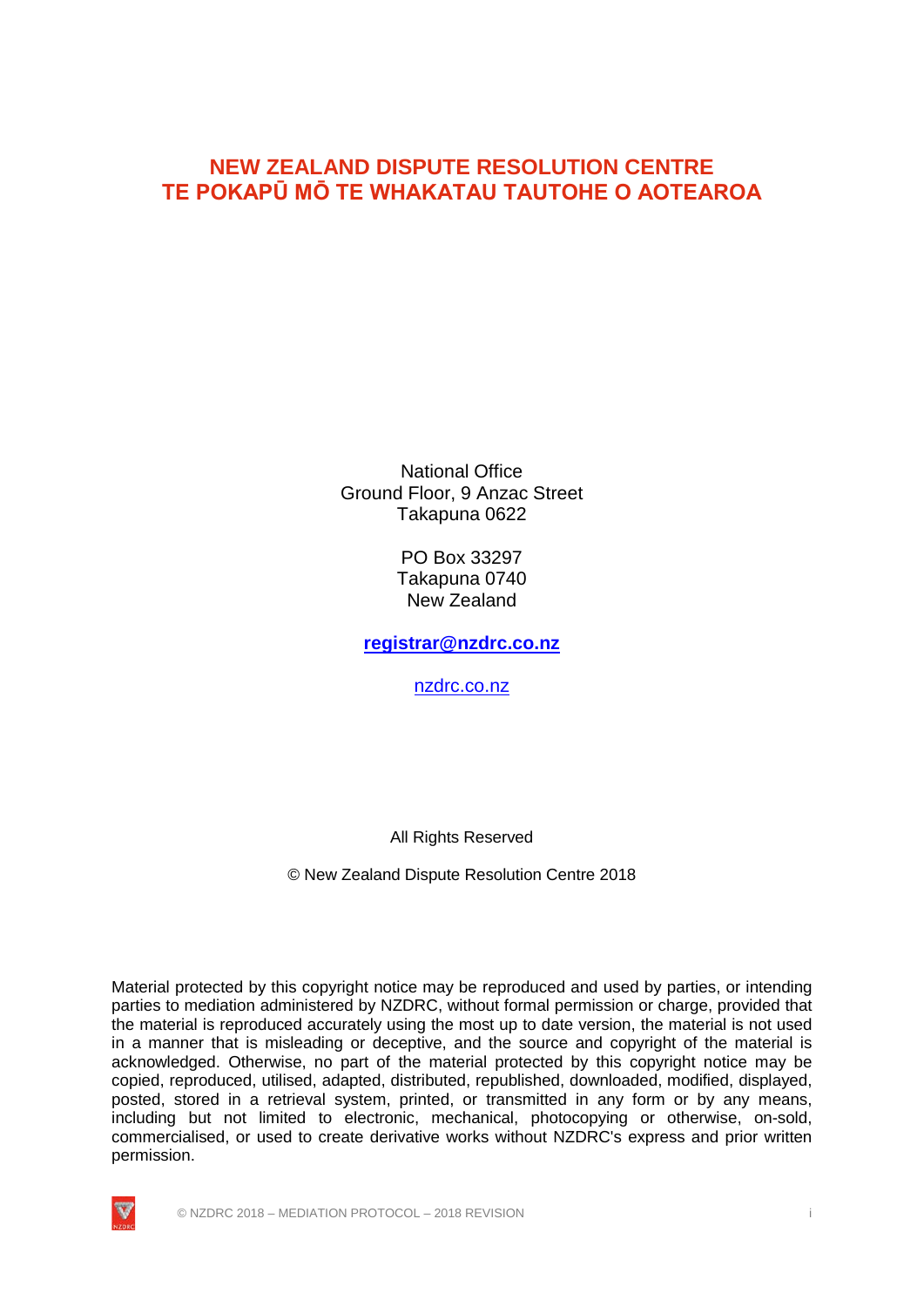

# **TABLE OF CONTENTS**

| 1.0  | <b>Preamble</b>                     | 1               |
|------|-------------------------------------|-----------------|
| 2.0  | <b>Initiating Mediation</b>         | $\mathbf{2}$    |
| 3.0  | <b>Appointment of the Mediator</b>  | $\mathbf{2}$    |
| 4.0  | The Mediator's role                 | $\mathbf{2}$    |
| 5.0  | The role of a Representative        | $\overline{4}$  |
| 6.0  | The role of a Party                 | $6\phantom{1}6$ |
| 7.0  | The role of a Support Person        | $6\phantom{1}6$ |
| 8.0  | The role of an Observer             | $\overline{7}$  |
| 9.0  | The role of NZDRC                   | $\overline{7}$  |
| 10.0 | <b>Termination of the Mediation</b> | 8               |

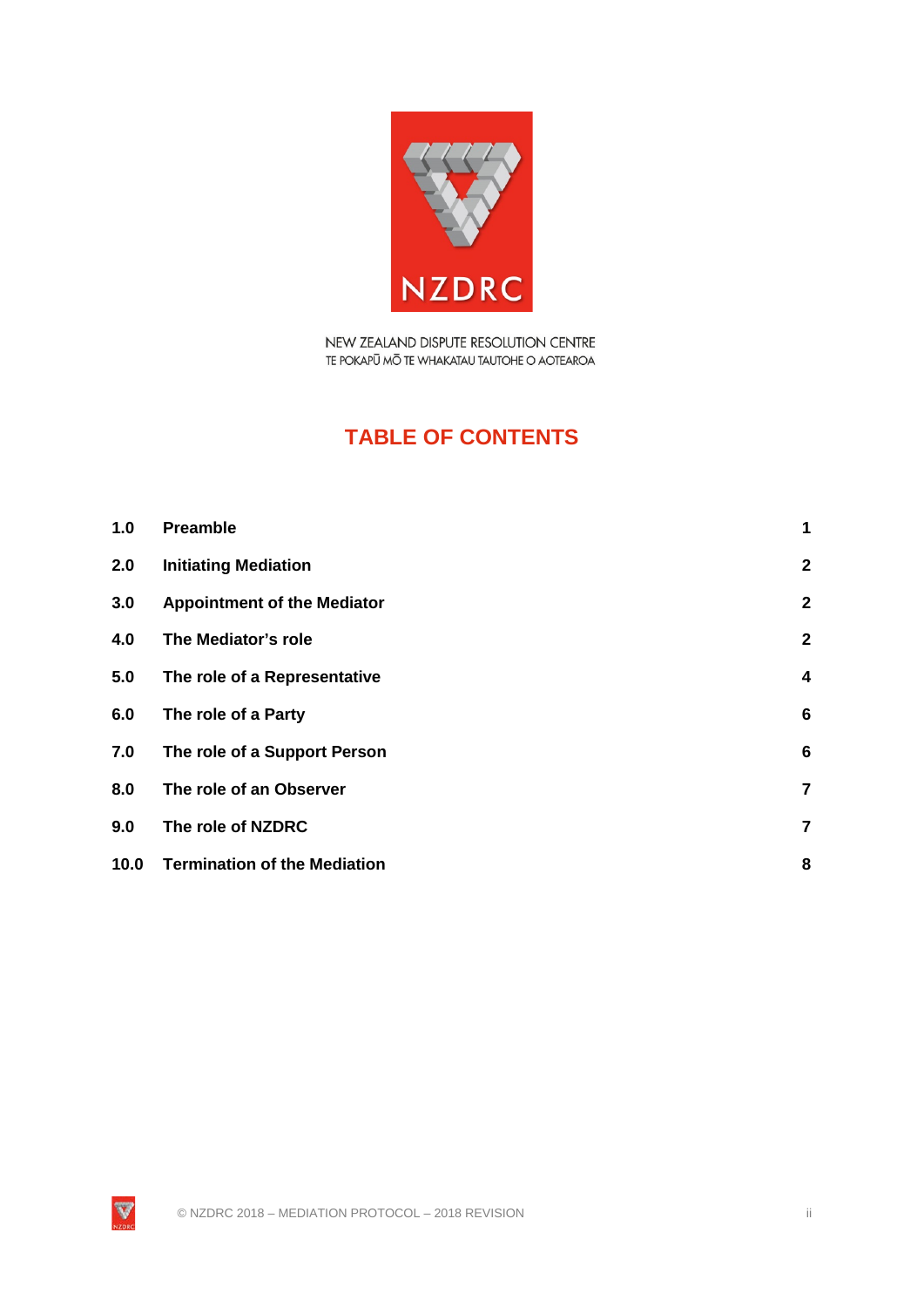

# **MEDIATION PROTOCOL**

# <span id="page-3-0"></span>**1.0 PREAMBLE**

- 1.1 Mediation is a consensual, confidential, and informal negotiation process in which Parties to a dispute use the services of a skilled and independent person (the **Mediator**) to assist them to define the issues in dispute, to develop and explore settlement options, to assess the implications of settlement options, and to negotiate a mutually acceptable settlement of that dispute which meets their interests and needs.
- 1.2 The Mediator is an independent and impartial person in whom the Parties to a dispute repose trust, respect, and confidence to assist them to negotiate a settlement of that dispute without making decisions for them.
- 1.3 Generally, all types of disputes are suitable for Mediation provided that all Parties and their Representatives are prepared and committed to negotiate settlement of the dispute in good faith.
- 1.4 The objective of Mediation is to enable and empower the Parties to negotiate and resolve the dispute promptly, cost effectively, and confidentially, rather than to have a decision imposed upon them by a judge, arbitrator, or adjudicator. Mediation enables the Parties to negotiate flexible and creative solutions which need not conform to strict legal rights or general community standards.
- 1.5 The purpose of this Protocol is to promote and encourage the negotiated settlement, and early and cost effective resolution of disputes by [Mediation](http://nzdrc.co.nz/Mediation/Mediation+Rules.html) under NZDRC's Mediation [Rules](http://nzdrc.co.nz/Mediation/Mediation+Rules.html) (**Rules**).
- 1.6 The objective of this Protocol is to provide a guide to the rights and responsibilities of all participants in the Mediation process under the Rules.
- 1.7 This Protocol is incorporated into the Mediation process by operation of Rule 1.4 of the Rules. Any word defined in the Rules will have the same meaning in this Protocol.

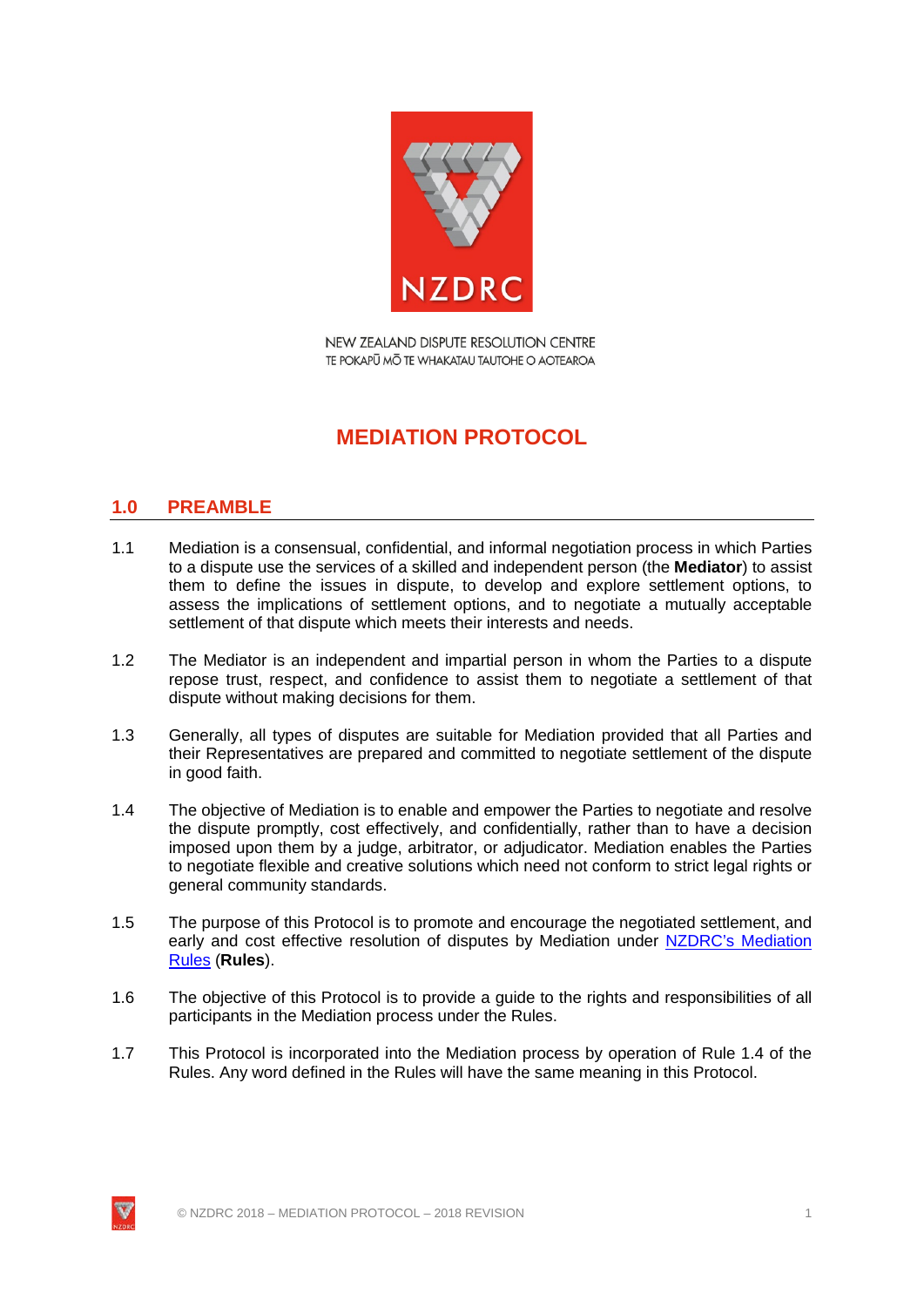### <span id="page-4-0"></span>**2.0 INITIATING MEDIATION**

- 2.1 Any Party to a dispute in respect of which the Parties have agreed to refer such dispute to Mediation by NZDRC, or words to the same effect, may apply for the appointment of a Mediator by completing the relevant online [Application for Mediation form](http://nzdrc.co.nz/Mediation/Apply+for+Mediation.html) on NZDRC's website at [www.nzdrc.co.nz.](http://www.nzdrc.co.nz/)
- 2.2 On receipt of the Application for Mediation, and payment of the relevant Fee for the Mediation as set out in Appendix 1 to the Rules, NZDRC will appoint a Mediator in terms of its Rules and make the necessary administrative arrangements for the Mediation.

#### <span id="page-4-1"></span>**3.0 APPOINTMENT OF THE MEDIATOR**

- 3.1 On receipt of the Application and payment of the prescribed Fee, a Registrar will appoint the most appropriate available Mediator to mediate the particular dispute on the earliest practicable date.
- 3.2 In making that appointment, the Registrar will have regard to, but will not be bound by, any preference or agreement as to a Mediator indicated by the Parties in the Application.
- 3.3 The Parties must accept the appointment of the Mediator appointed by the Registrar unless a Party can demonstrate on reasonable grounds that circumstances exist that give justifiable doubts as to the Mediator's impartiality or independence in the eyes of any of the Parties.
- 3.4 The decision as to whether to appoint a substitute Mediator will be made by NZDRC promptly after giving due consideration to the request. The decision is of an administrative nature and is final and binding on the Parties and the Mediator. It is not subject to appeal to NZDRC and NZDRC is not required to state or communicate reasons for its decision.

#### <span id="page-4-2"></span>**4.0 THE MEDIATOR'S ROLE**

- 4.1 The Mediator is an independent and impartial person in whom the Parties to a dispute place trust, respect, and confidence to assist them to negotiate the settlement of that dispute.
- 4.2 A Mediator must not accept an appointment to act as Mediator in a dispute if any circumstances past or present exist that would be likely to give rise to justifiable doubts as to the Mediator's impartiality or independence in the eyes of any of the Parties to the Mediation, or which may be seen to prejudice or impair the performance of the Mediator's duties in the conduct of the Mediation. The only exception to this rule is where, after full disclosure of all relevant facts, the Parties to the Mediation agree to the appointment of the Mediator.
- 4.3 In accepting an appointment, the Mediator assumes a continuing duty to disclose immediately to the Parties and NZDRC any circumstances arising in the future likely to give rise to justifiable doubts as to the Mediator's impartiality or independence in the eyes of any of the Parties, or which may be seen to prejudice or impair the further performance of the Mediator's duties in the conduct of the Mediation, until the Mediation is concluded.

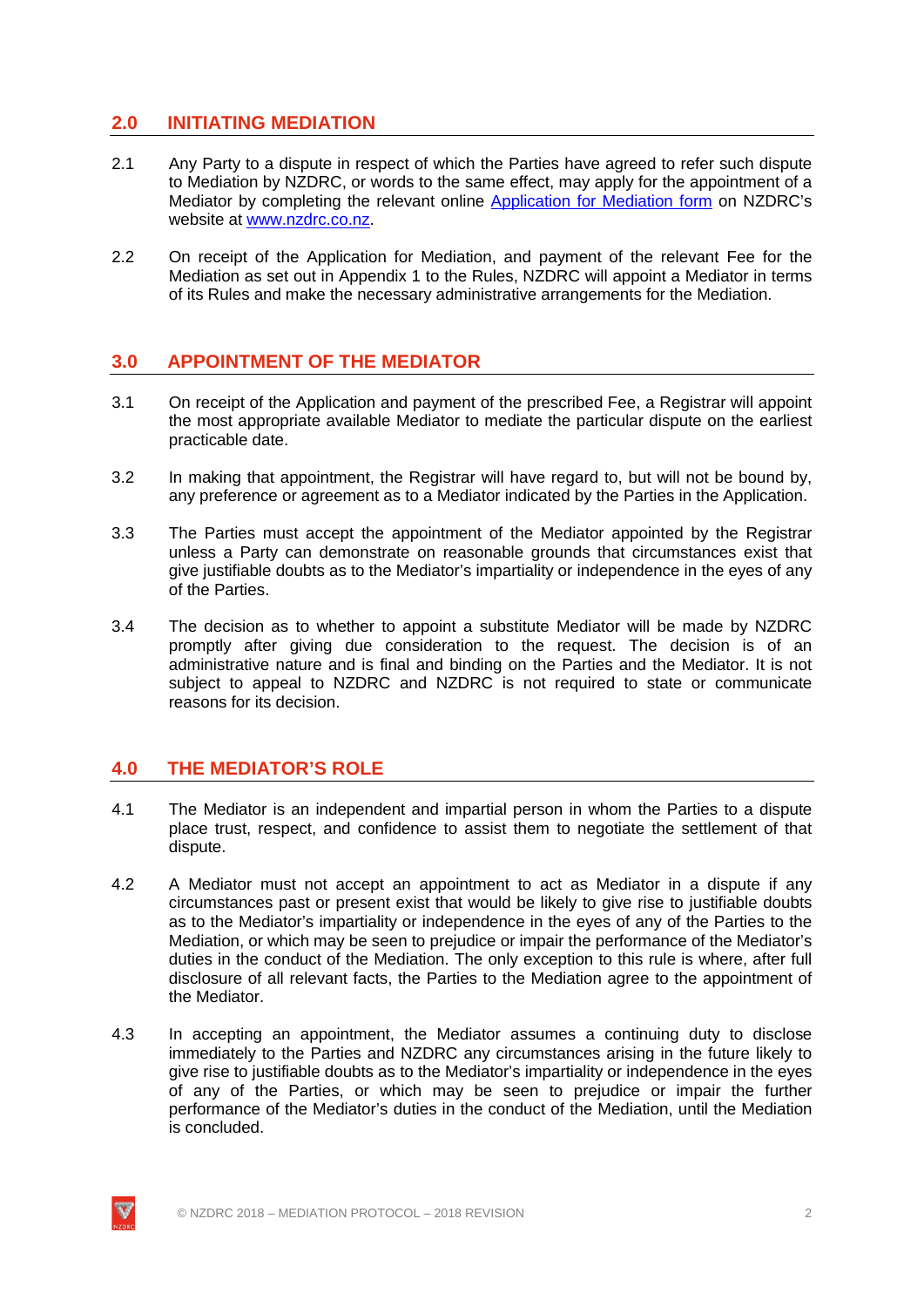- 4.4 If, during the course of the Mediation, the Mediator discloses to the Parties and NZDRC any circumstances that arise which the Mediator considers might reasonably be likely to give rise to justifiable doubts as to the Mediator's impartiality or independence in the eyes of any of the Parties, or which may be seen to prejudice or impair the performance of the Mediator's duties in the conduct of the Mediation, the Parties must confer. Unless the Parties agree to continue the Mediation with the Mediator, the Mediator must withdraw from the Mediation.
- 4.5 The Mediator must maintain impartiality towards all Parties at all times during the Mediation.
- 4.6 The Mediator does not have the authority to make binding decisions.
- 4.7 The Mediator's role is to define and manage the conduct of the Mediation process.
- 4.8 The Mediator may conduct the Mediation in any manner that the Mediator thinks fit, having regard to the nature and circumstances of the Parties and the matters in dispute.
- 4.9 The Mediator, in consultation with the Parties, will establish basic rules and guidelines for procedure at the outset of the Mediation session. Such rules, may include, but are not limited to:
	- (a) the order of the presentation;
	- (b) the right of each Party to speak freely and without interruption;
	- (c) that all participants are to treat each other with courtesy;
	- (d) the right of any Party to take independent legal or expert advice during the Mediation;
	- (e) the right of any Party to talk to legal advisers or Representatives or expert advisers in private during the Mediation;
	- (f) the right of any Party to talk to the Mediator in private at any time during the Mediation;
	- (g) the right of any Party to terminate the Mediation after consultation with the Mediator; and
	- (h) basic common courtesies.
- 4.10 The Mediator will assist the Parties to define and isolate the issues for resolution.
- 4.11 The Mediator will assist the Parties to generate, explore, develop, and evaluate options for resolution of the issues in dispute.
- 4.12 The Mediator will assist the Parties to endeavour to reach an agreement that accommodates their mutual needs and interests.
- 4.13 The Mediator may conduct joint and separate private sessions with any or all of the Parties at any time during the Mediation. Any information exchanged during those separate sessions will be kept confidential and will not be divulged to any other Party unless the Mediator is specifically instructed to do so by a Party. The Mediator may not conduct separate private sessions with the Parties if the Mediator is also acting as an Arbitrator under the NZDRC [Arb-Med Rules](http://nzdrc.co.nz/Arb-Med/Arb-Med+Rules.html) or NZDRC [Arbitration Rules.](http://nzdrc.co.nz/Arbitration/Arbitration+Rules.html)

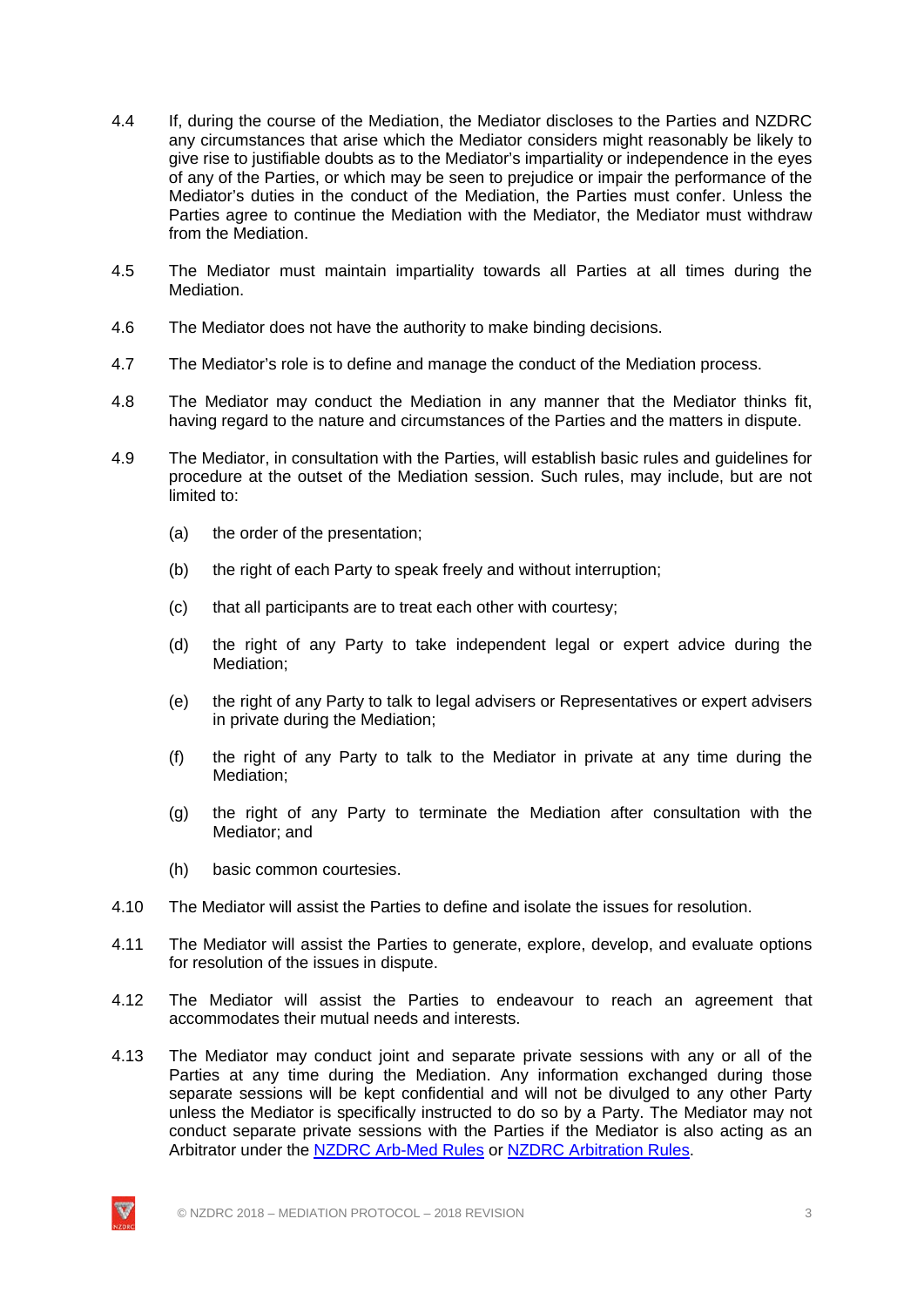- 4.14 The Mediator may, at his or her sole discretion, provide an analysis or evaluation of the relevant facts, evidence, and legal merits of the matters in dispute in the Mediation to promote settlement discussions. In providing any such analysis or evaluation, the Mediator will be acting as an independent neutral expert and not as an adviser to the Parties. Any evaluation is not binding on the Parties and any decision the Parties may make for the purpose of settling the dispute, whether in whole or in part, must be based entirely in reliance on their own skill and judgement having taken independent legal advice and having made their own enquiries, and not in reliance on any understandings, statements, opinions, or representations made by the Mediator.
- 4.15 The Mediator will not direct or coerce the Parties into agreement or make decisions for the Parties.
- 4.16 Where agreement has been reached to settle the dispute in whole or in part, the Mediator will discuss with the Parties the process for recording and implementing the agreement.
- 4.17 Where a partial agreement has been reached, the Mediator will discuss with the Parties the procedures available to them to resolve the remaining issues.
- 4.18 If the Mediator considers that any agreement reached may be illegal or impossible to enforce or uphold, the Mediator may recommend to the Parties that they take independent legal advice before signing the agreement.
- 4.19 If no agreement that finally resolves all the matters in dispute is reached within 30 Days of the Commencement Date, or any other period that the Parties agree, any Party may refer the dispute to arbitration for final and binding determination in accordance with the NZDRC [Arbitration Rules.](http://nzdrc.co.nz/Arbitration/Arbitration+Rules.html)
- 4.20 The Mediator may suspend or terminate the Mediation at any time if the Mediator feels unable to assist the Parties to achieve resolution of the dispute.
- 4.21 On conclusion or termination of the Mediation, the Mediator will destroy all documents and records provided by the Parties for the purpose of the Mediation.
- 4.22 A Mediator must maintain the confidentiality of the Mediation. To the extent that a Mediator is required to disclose any Confidential Information either by law or otherwise in terms of Rule 7.4, the Mediator must immediately notify the Parties, their Representatives, and NZDRC, and provide full details of the intended disclosure and the reasons for it.

# <span id="page-6-0"></span>**5.0 THE ROLE OF A REPRESENTATIVE**

- 5.1 Parties may be represented at Mediation by any person whether legally trained or not, provided that the engagement of the Representative by a Party does not threaten or bring into question the integrity of the Mediation due to a past or present relationship with any Party or the Mediator, unless none of the Parties object after proper disclosure.
- 5.2 The Mediator may withhold approval for a Representative to attend Mediation where the Mediator, in his or her sole discretion, considers the Representative's attendance could threaten or bring into question the integrity of the Mediation.
- 5.3 The role of a Representative is to assist the Party he or she represents to prepare for the Mediation and to participate effectively in the process.

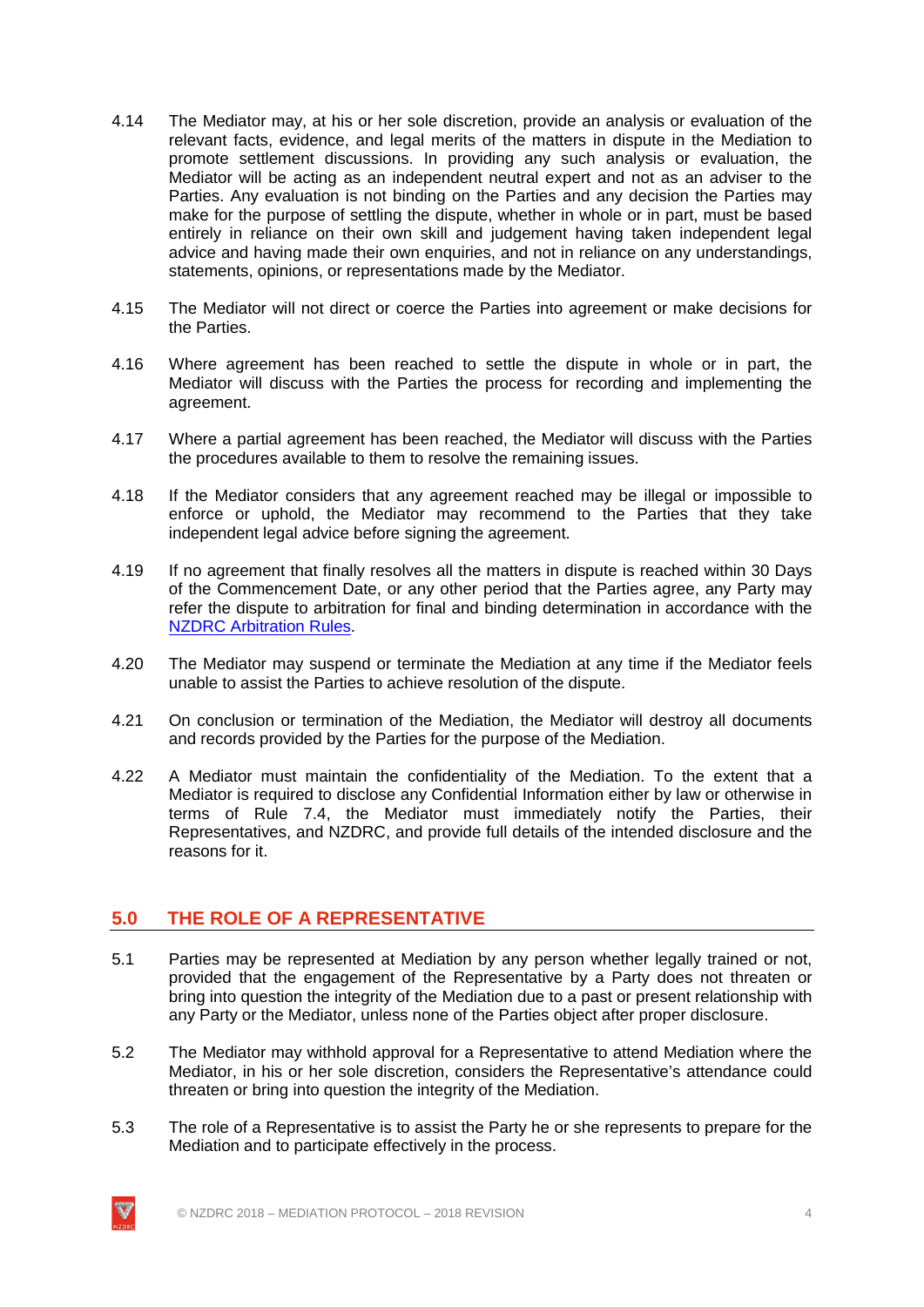- 5.4 A Representative must co-operate with the Mediator and be courteous to the Mediator and all other participants.
- 5.5 A Representative should act in good faith and advise the Party he or she represents to act in good faith.
- 5.6 The role of a Representative in preparing a Party for Mediation includes:
	- (a) explaining the meaning and effect of the Rules;
	- (b) explaining the process, including the Mediator's role;
	- (c) explaining the meaning and nature of without prejudice and confidential discussions, documents, and negotiations;
	- (d) assisting the Party to define the problem and the issues;
	- (e) assisting the Party to identify his, her, or its needs and interests;
	- (f) exploring with the Party why an issue has arisen and what kinds of things the Party would like to see happen to assist with generating possible settlement options;
	- (g) assisting the Party to evaluate the strengths and weaknesses of each Party's case;
	- (h) discussing how the issues would be dealt with by a court or arbitrator and the possible range of outcomes;
	- (i) assisting the Party to consider creative settlement options that would not be available in a court or arbitration and the legality and feasibility of such options;
	- (j) advising the Party of the costs that will be incurred up to and including the Mediation and the likely costs if the dispute cannot be settled at Mediation; and
	- (k) ensuring that the Party has arranged for the persons representing that Party at the Mediation to be able to make final and conclusive decisions and to have full authority to settle at Mediation.
- 5.7 The role of a Representative during the Mediation includes:
	- (a) participating in a non-adversarial manner and co-operating with other Representatives, participants, and Parties;
	- (b) conveying to the other Parties such legal, technical, practical, and personal matters as the Party he or she represents may wish the Representative to present;
	- (c) providing legal and/or technical advice;
	- (d) providing counsel, support, and encouragement;
	- (e) assisting the Parties to define the problem and develop possible settlement options; and
	- (f) preparing and recording the terms of any Settlement Agreement that might be reached for signature by the Parties before leaving the Mediation.

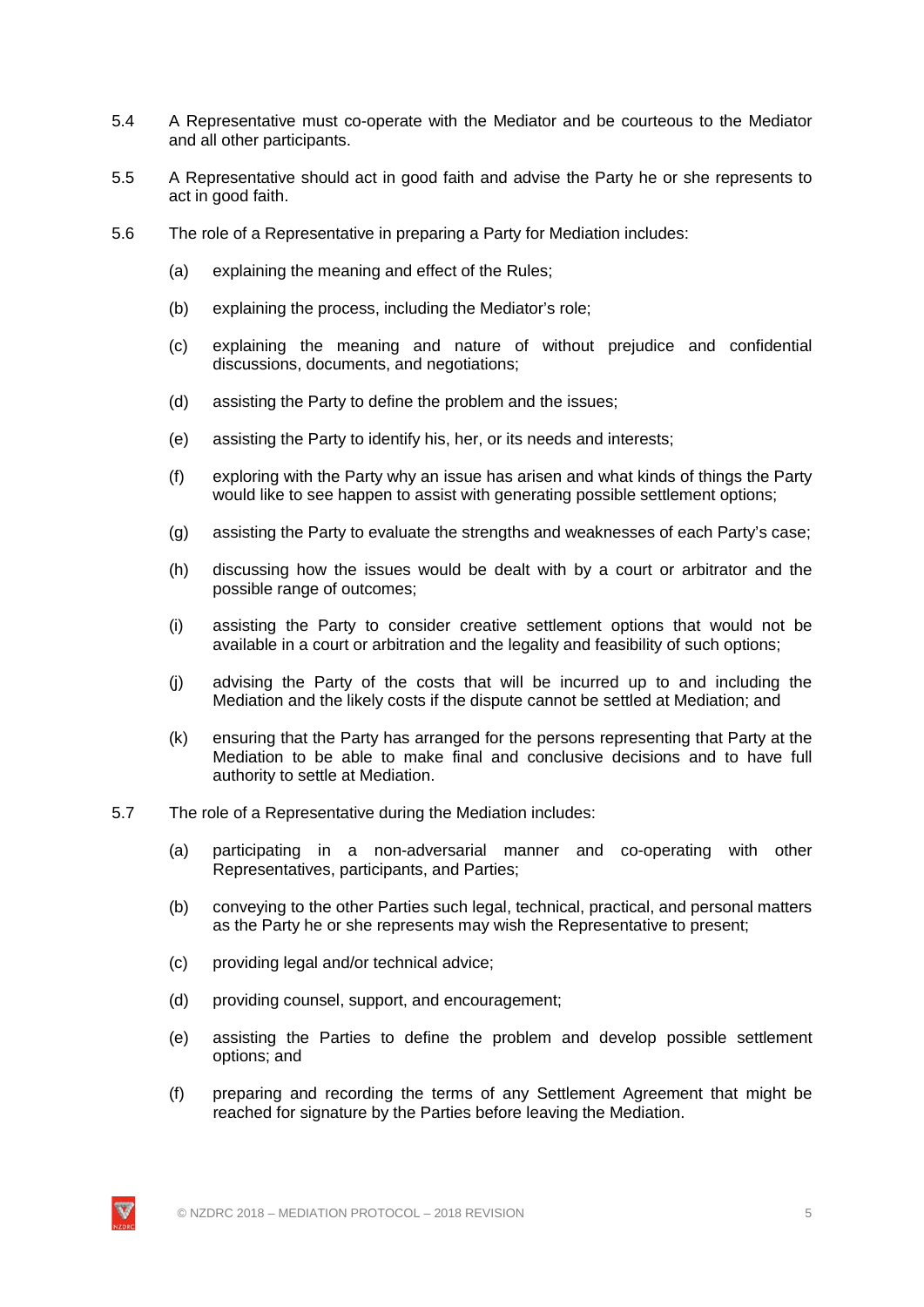- 5.8 A Representative must maintain the confidentiality of the Mediation. All Representatives must sign the [Confidentiality Agreement](http://nzdrc.co.nz/Mediation/Mediation+Guides+and+Resources.html) attached as Appendix 3 of the Rules as a condition of their attendance at the Mediation.
- 5.9 If a Representative is required to disclose any confidential information either by law or otherwise in terms of Rule 7.4, the Representative must, save for where the safety of any person is endangered, immediately notify the Parties, the Mediator, and NZDRC, and provide full details of the intended disclosure and the reasons for it.

# <span id="page-8-0"></span>**6.0 THE ROLE OF A PARTY**

- 6.1 A Party must provide NZDRC, the Mediator and every other Party with the names of those persons (if any) who will be accompanying that Party at the Mediation no less than three Days prior to the Mediation session.
- 6.2 A Party who is a natural person must attend the Mediation session in person.
- 6.3 A Party should be prepared to make a brief statement about the facts of the case, the issues in dispute, the outcome sought and other relevant factors, and to participate in the Mediation process in good faith with the intention of seeking settlement.
- 6.4 A Party must co-operate with the Mediator and be courteous to the Mediator and all other participants.
- 6.5 A Party must comply with reasonable requests and directions made by the Mediator to promote the fair, prompt, and cost effective resolution of the dispute before and during the Mediation session.
- 6.6 A Party must pay NZDRC's Fees prior to delivery of the service or otherwise within three Days of demand.
- 6.7 Unless the Parties agree otherwise in writing, each Party will meet its own costs of the Mediation regardless of the outcome.
- 6.8 A Party must maintain the confidentiality of the Mediation. To the extent that a Party is required to disclose any confidential information either by law or otherwise in terms of Rule 7.4, that Party must immediately notify every other Party, the Mediator, and NZDRC, and provide full details of the intended disclosure and the reasons for it.
- 6.9 A Party must pay the relevant Fees and Expenses for the Mediation as set out in the Rules.

# <span id="page-8-1"></span>**7.0 THE ROLE OF A SUPPORT PERSON**

- 7.1 The role of a Support Person is to provide reassurance and emotional support for a Party.
- 7.2 The Mediator may withhold approval for a Support Person to attend Mediation where the Mediator, in his or her sole discretion, considers that person's attendance could threaten or bring into question the integrity of the Mediation.

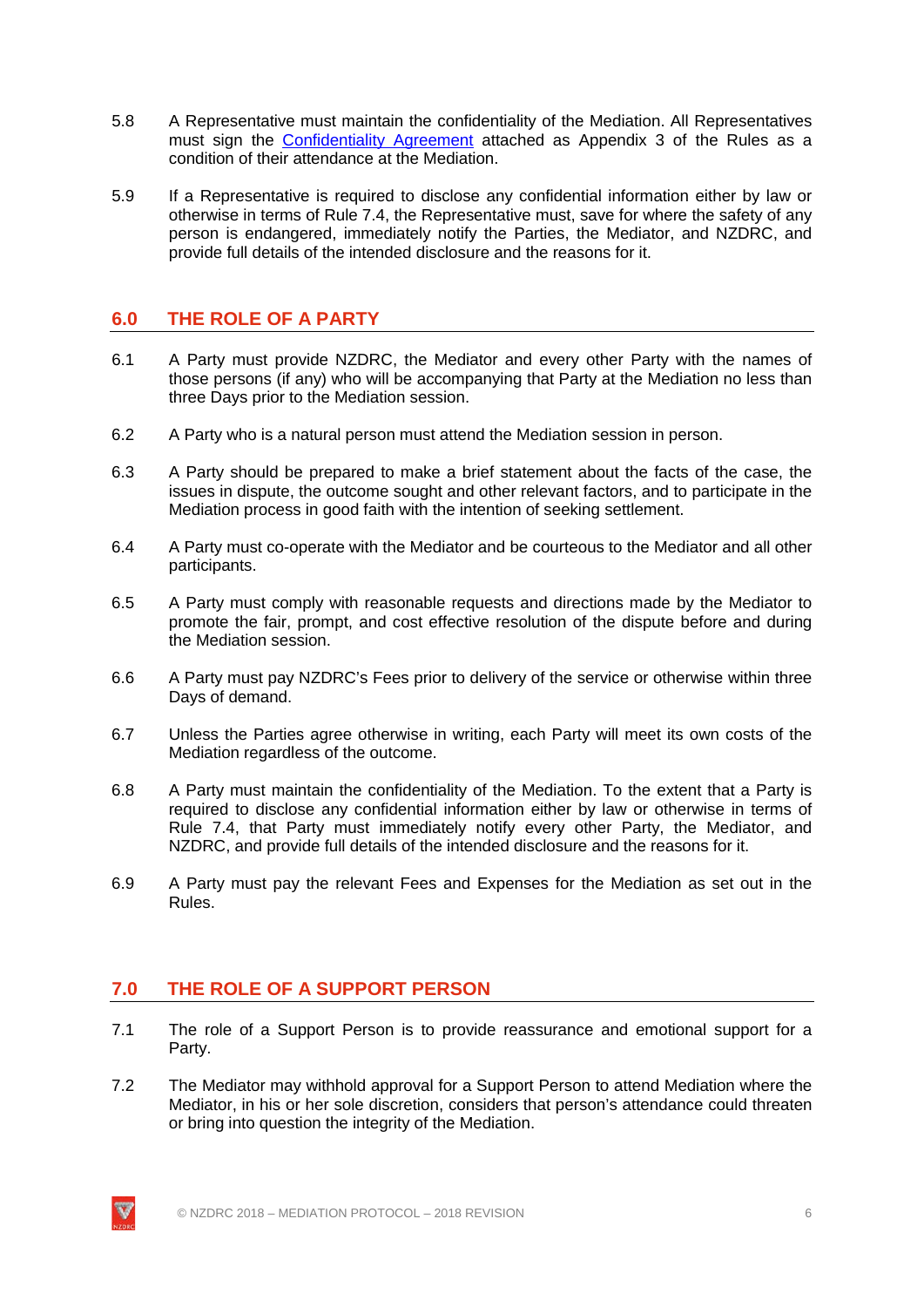- 7.3 A Support Person is not entitled to intervene or to participate in the Mediation process in any other capacity whatsoever.
- 7.4 If a Support Person wishes to discuss any aspect of the process with the person they support, the proper approach is to suggest to the Party that they support to request of the Mediator 'time out' in private for the purpose of offering such reassurance and/or emotional support or counsel as may be appropriate.
- 7.5 A Support Person must maintain the confidentiality of the Mediation. All Support Persons must sign the **[Confidentiality Agreement](http://nzdrc.co.nz/Mediation/Mediation+Guides+and+Resources.html)** attached as Appendix 3 to the Rules as a condition of their attendance at the Mediation.

### <span id="page-9-0"></span>**8.0 THE ROLE OF AN OBSERVER**

- 8.1 NZDRC is committed to delivering professional and effective Mediation services to the Parties and to the ongoing training, support, mentoring, and professional development of its Mediators.
- 8.2 Accordingly, NZDRC will from time to time, as a function of its overarching quality assurance and training programme, send a person or persons to observe the conduct of Mediations conducted under its Rules (**Observer**).
- 8.3 An Observer may observe the whole, or part, or any number of parts of any Mediation, but an Observer has no powers or rights whatsoever in relation to the conduct of any Mediation and no aspect of the matters at issue or the Mediation process should be discussed by any participant with an Observer.
- 8.4 The sole function of an Observer is to report to NZDRC for the purpose of measuring and monitoring the professional development and performance of its Mediators.
- 8.5 An Observer must maintain the confidentiality of the Mediation. An Observer must sign the [Confidentiality Agreement](http://nzdrc.co.nz/Mediation/Mediation+Guides+and+Resources.html) attached as Appendix 3 to the Rules as a condition of his or her attendance at the Mediation.
- <span id="page-9-1"></span>8.6 Any Party may request that no Observer attends the Mediation. The Mediator and NZDRC must uphold that Party's request.

#### **9.0 THE ROLE OF NZDRC**

- 9.1 The role of NZDRC is to manage and administer the Mediation process in a professional, consistent, and certain manner, and to provide support and guidance to the Parties and Mediators in respect of the Mediation process.
- 9.2 In pursuit of those objectives, NZDRC will:
	- (a) maintain a comprehensive, informative, and effective website;
	- (b) maintain a panel of competent, experienced, and respected Mediators; and
	- (c) provide a fully administered Mediation service through the office of its Registrars, who will:
		- (i) select suitably qualified, experienced, and respected persons for its panels;

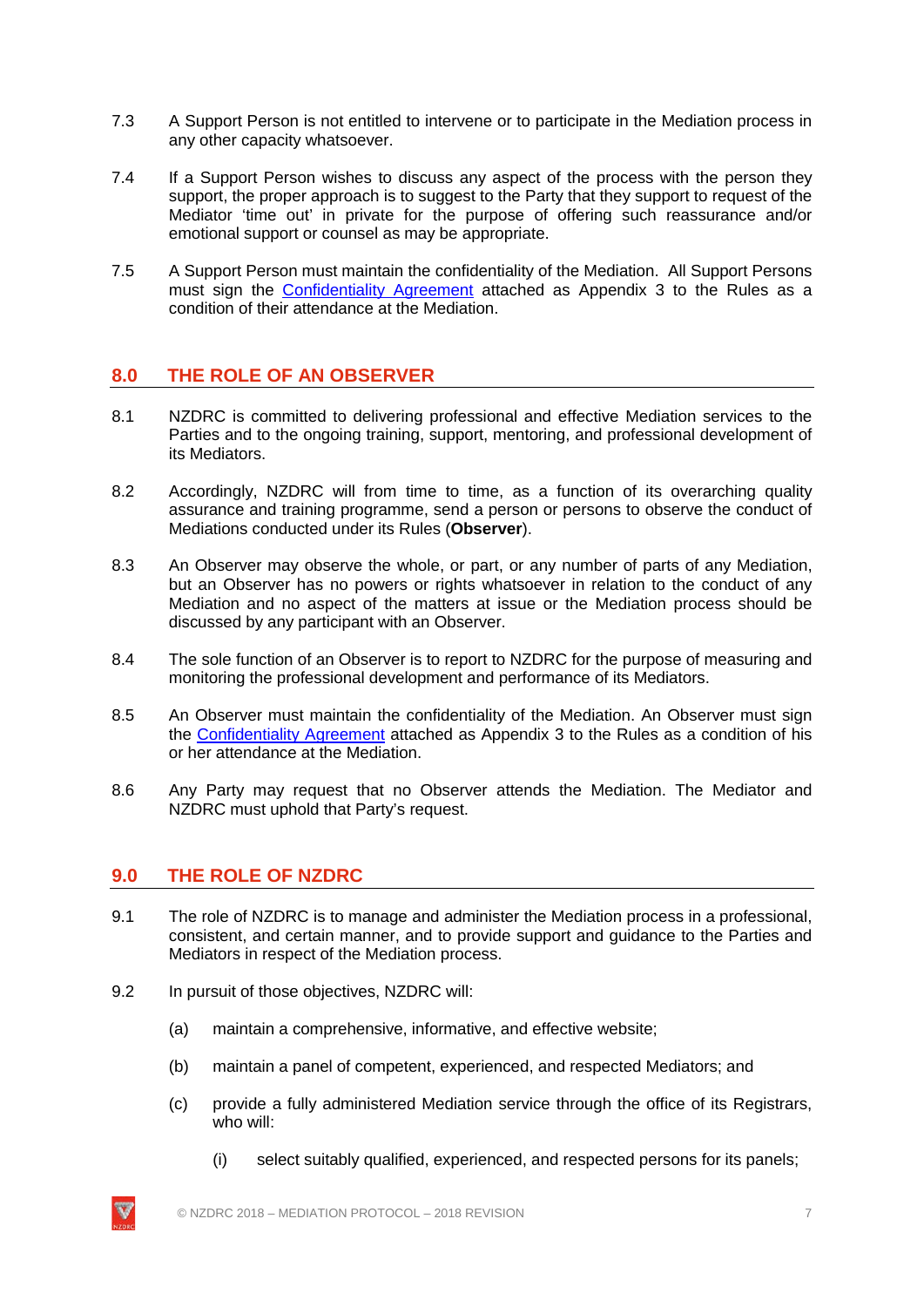- (ii) appoint Mediators who are competent, experienced, and capable of discharging their duties to the Parties independently and impartially in any particular case, and in the event that a Mediator becomes unable to act for any reason, appoint a substitute Mediator; and
- (iii) provide all administrative functions necessary for the professional and competent delivery of its Mediation services.
- <span id="page-10-0"></span>9.3 NZDRC will maintain the confidentiality of the Mediation.

#### **10.0 TERMINATION OF THE MEDIATION**

- 10.1 The Mediation may be terminated at any time by a Party after consultation with the Mediator.
- 10.2 The Mediation may be terminated by the Mediator at any time if the Mediator feels unable to assist the Parties to achieve resolution of the dispute.
- 10.3 The Mediation will be terminated upon signing of a Settlement Agreement in respect of the matters referred to Mediation.
- 10.4 The termination of the Mediation does not relieve the Parties of their obligation to pay the Fees and Expenses of the Mediation incurred to that date in accordance with the schedule of Fees and the conditions set out in Appendix 1 to the Rules.
- 10.5 If no Settlement Agreement that finally resolves all the matters in dispute is reached within 30 Days of the Commencement Date, or any other period that the Parties agree, any Party may refer the dispute to arbitration for final and binding determination in accordance with the [Arbitration Rules](http://nzdrc.co.nz/Arbitration/Arbitration+Rules.html) of the New Zealand Dispute Resolution Centre.